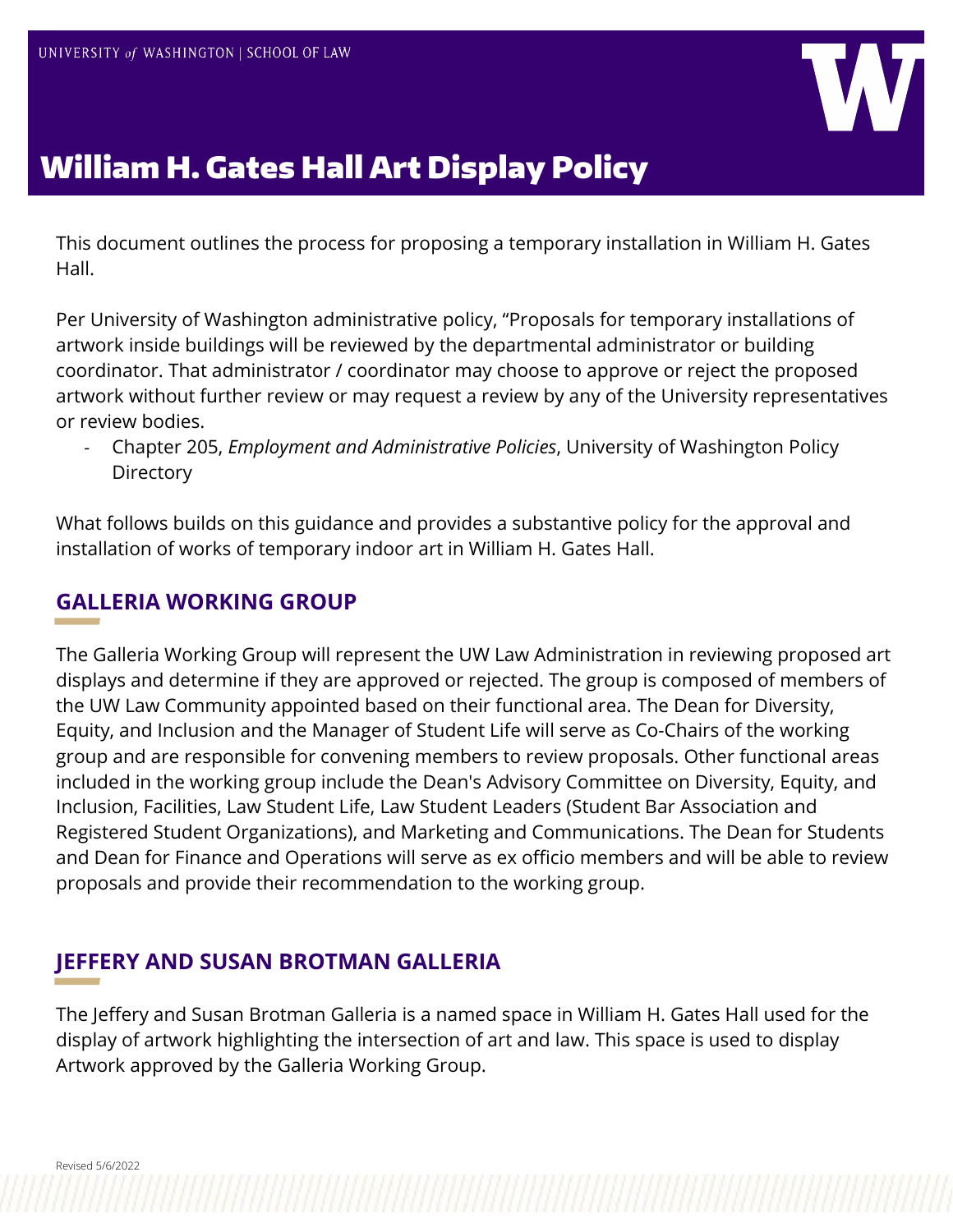#### **PROCEDURES**

If an individual or group affiliated with the UW School of Law (Student, Staff, Faculty, Alumni) would like to display artwork in the Jeffery and Susan Brotman Galleria, they will submit a [William H. Gates Hall Galleria Display Proposal Form.](https://forms.office.com/r/YLd0taDvX1) This form gathers information about the art, artist, and requestor for the Galleria Working Group to use in determining if the proposal is approved or rejected. Proposals can be submitted at any time and the committee may recommend a future quarter for display depending on art already approved. For a proposal to be considered for an upcoming quarter, the submission must be completed 3 weeks before the first day of the quarter.

The working group will convene quarterly to review requests for displaying art in the Galleria. Form responses are sent directly to the Co-Chairs who will bring the working group together to review the proposal and engage in a group discussion.

The working group will reach a recommendation to either approve or reject the proposal. This decision will be shared with the individual who proposed the artwork to either begin the installation process with the Building Coordinator or provide context as to why the display is not approved.

#### **SELECTION CRITERIA**

Displaying art is an important part of creating a welcoming and visually dynamic space at the UW School of Law.

The decision to display art publicly in William H. Gates Hall resides entirely with the UW Law Administration through the Galleria Working Group. This group will determine what art is approved and which academic quarter it will be posted in the Galleria. The artist or applicant will be asked to provide a statement of purpose to demonstrate how this art installation relates to the goals of the University of Washington and the UW School of Law.

The following elements will be considered in the decision to approve or reject a proposal:

- 1. **Goals:** The art should reflect the values and goals of the [University of Washington](https://www.washington.edu/about/visionvalues/#:%7E:text=We%20promote%20access%20to%20excellence,mind%20through%20unique%20interdisciplinary%20partnerships.) and the [UW School of Law.](https://www.law.uw.edu/about)
	- a. Artwork should help create a welcoming environment, encourage discussion, and promote educational advancement.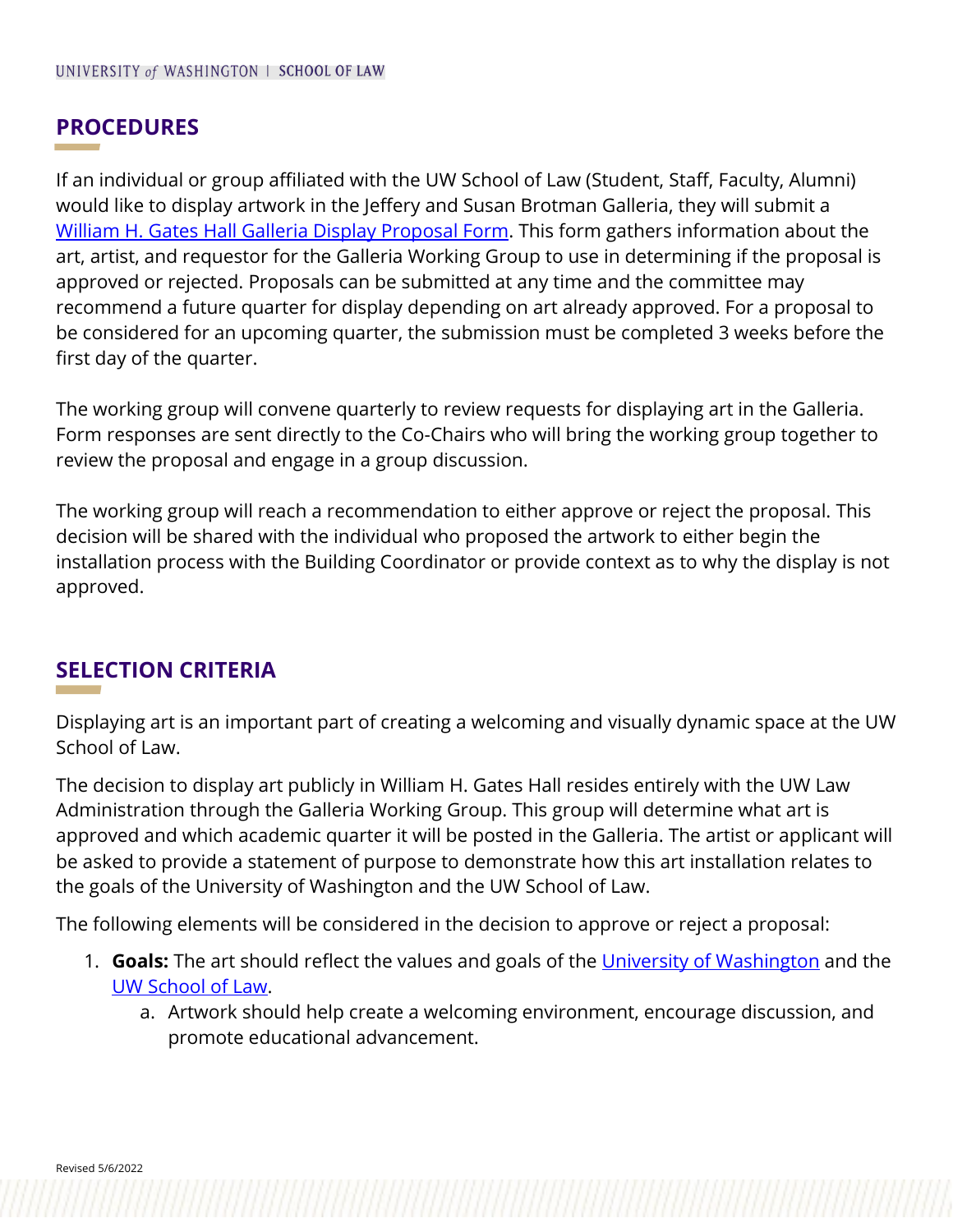- b. Artwork cannot be used for lobbying or reference to active political situations. This includes candidates running for office, active ballot initiatives, or partisan political causes.
- 2. **Material**: The art scale, material, and form should be appropriate for continuous display for up to one (1) academic quarter without maintenance from the School of Law.
	- a. Food, living organic material, animal or human blood or tissue, and soil are prohibited from use for installation.
	- b. Any odorous materials such as perfumes, incense, or other material that may affect viewers is prohibited.
- 3. **Durability:** Works of art will be examined for durability, taking the School of Law environment and the condition of the piece into consideration. Extremely fragile items or those that are potential targets for vandalism are not appropriate for the school setting.
- 4. **Liability:** Works will not be selected or accepted that create unsafe conditions or contain other factors that may bear on public liability.
	- a. UW Law will not be responsible for any damage done to the art while it is displayed in Gates Hall and will not provide security.

## **APPEALS PROCESS**

If the requesting individual or group has concerns about the working group's decision to deny the proposal, the decision may be reviewed by the School of Law Dean at the request of the applicant. A request for the School of Law Dean to review must be sent within two weeks of the decision.

## **INSTALLATION GUIDELINES**

If approved, the Galleria Working Group will connect the applicant to the Gates Building Coordinator to oversee the installation process. The Building Coordinator is the point of contact for any questions related to installation and will coordinate with UW Facilities to appropriately display the art.

The art display must abide by these installation and maintenance guidelines:

- 1. Installation of art must commence in a timely manner.
- 2. Unless otherwise determined by the Galleria Working Group, temporary indoor art installations will remain on exhibit for up to one (1) academic quarter.
- 3. By agreeing to exhibit a temporary indoor art installation at William H. Gates Hall, the artist or sponsoring group agrees that exhibited art will not be removed prior to the